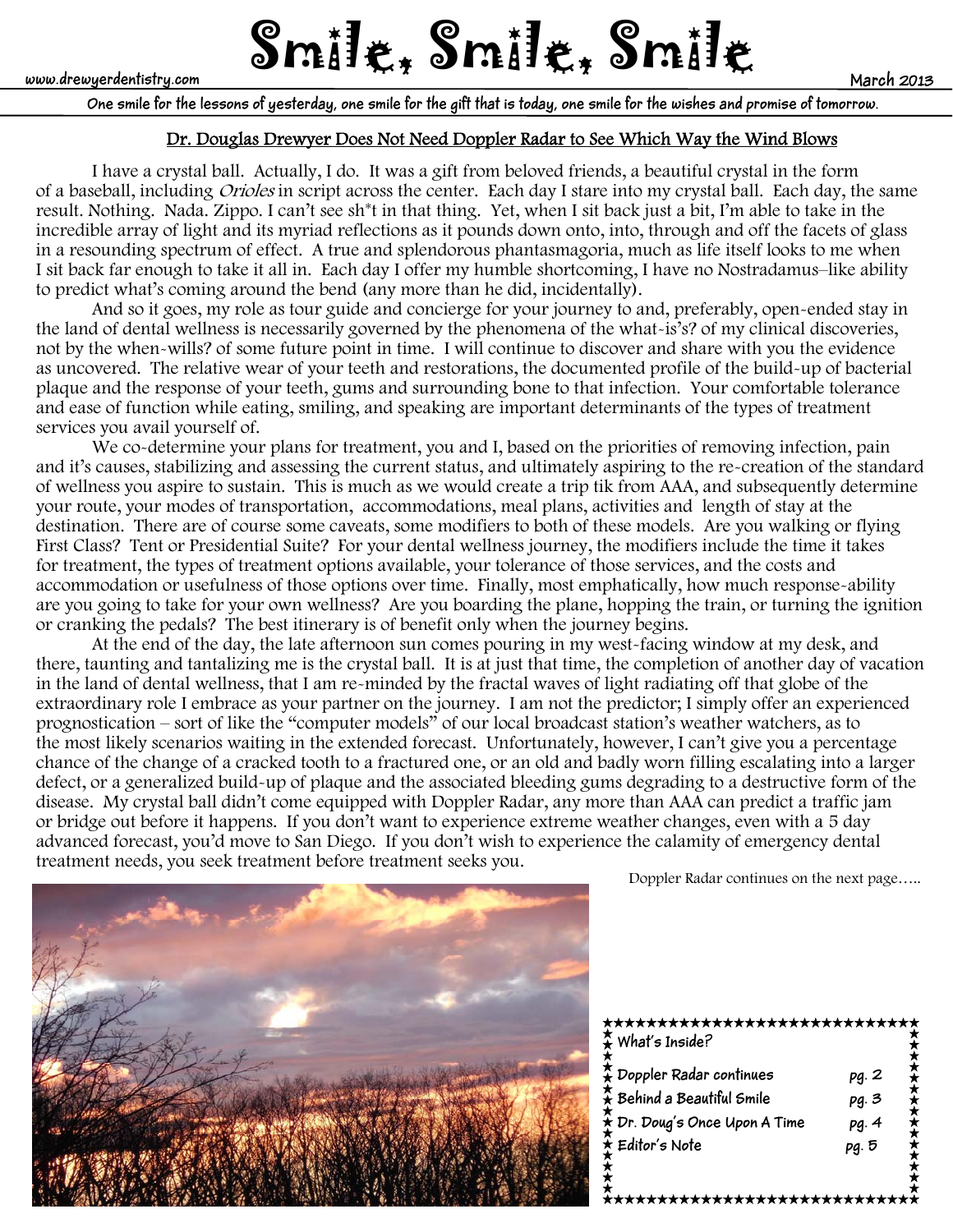### Doppler Radar with Dr. Douglas continues…

You have likely heard me bemoan our collective loss of common sense and awareness as it shows up as getting our "traffic and weather on the 8's". It used to be that the fortunes of our families and communities relied on our innate, natural, honed ability to predict the weather. Our crops and harvest depended on it. Therefore our ability to provide for family and community depended on it. And so it goes with our common sense and sentient abilities to know ourselves, our very personal weather, so to speak. So often when I inquire of a patient as to how they be, the response is one of a few: "Fine. I've just come from the doctor." Or "I don't know, I have an appointment with my doctor at the end of the week." Or "I don't know, I'm waiting on the lab results." Ouch, so many are living vicariously through the opinion and documentation of physician's exams, having lost, perhaps never even fully developed, a sentient awareness of just exactly how they "be" from the inside out, day in and day out. This is what is behind the interplay we share at your check up visits. What have you been doing to tend your "self" (dentally, and otherwise)? What do you notice? (bleeding, for example. Very important!) Only thereafter may I provide my assessment and see if we are in concert.

 However, if you have not been thoroughly response-abled, having neglected to go where your toothbrush can't reach, or, in some instances, where your toothbrush can reach and you don't send it in that direction; then you cannot possibly offer up a fair assessment of your dental wellness. I remind you to mimic our professional tour, go where we go, feel your own investigation as if you are a dental professional. Why is it that so many folks are so very aware of so many of our body parts and spaces and yet pay so little attention to what's behind the lips? It is not an off-limits-out-of-bounds-foul territory people! You have not only the rights but the freedom to explore these heretofore-for-many-of-you unknown lands before the landscape dramatically changes and there is less of it to explore! And make notes! When is it sensitive? To what? How often? Limiting? All by itself? What makes it better? What's going on in your world around you when it's fine? When it's not so fine? Leaving the diagnostics solely up to me is fine, and, I can be so much more accurate with your support! After all, you're the one living the sensation!

Whew, that was a number of exclamation points, sorry.

Where was I? Oh yeah, so I'm the tour guide and you own the bus, the plane, the rickshaw, the bicycle built for two, whatever. You accept the response-ability to know how you are travelin'. I will take on guiding you to be a more accurate observer, to smell the roses along the way more sensually, to see the sights more vividly. And, when it comes time to consider the advised treatment, I will do my best to warn you of the potential for potholes and pit falls of beginning the trip now or later. Keep in mind, however, the shortcomings inherent in the blurredfuture-vision reception of my crystal ball. You have reasons for pursuing your trip-tik (plans for treatment) now or later. I will guide you in your progress.

 Doc's note: Evidence-based dentistry (EBD) is an approach to oral health care that requires the judicious integration of systematic assessments of clinically relevant scientific evidence, relating to the patient's oral and medical condition and history, with the dentist's clinical expertise and the patient's treatment needs and preferences. ADA Policy Statement on Evidence-based Dentistry. http://www.ada.org/1754.aspx

"Perhaps I've lost my wits or I've been a witting accomplice and what I know now-I find myself at wit's end. You see, to bear witness to all that truly is requires that I have my wits about me. However, that quick reasoning skill escapes me often at the times I need it most, leaving a thin veil of disguise for the truth Camouflaged behind my wit. As I seek opportunities, living by my native wits, I am left witless Wishing not to lessen the veracity of the what-is in a fog of witticisms." - Nici Repose

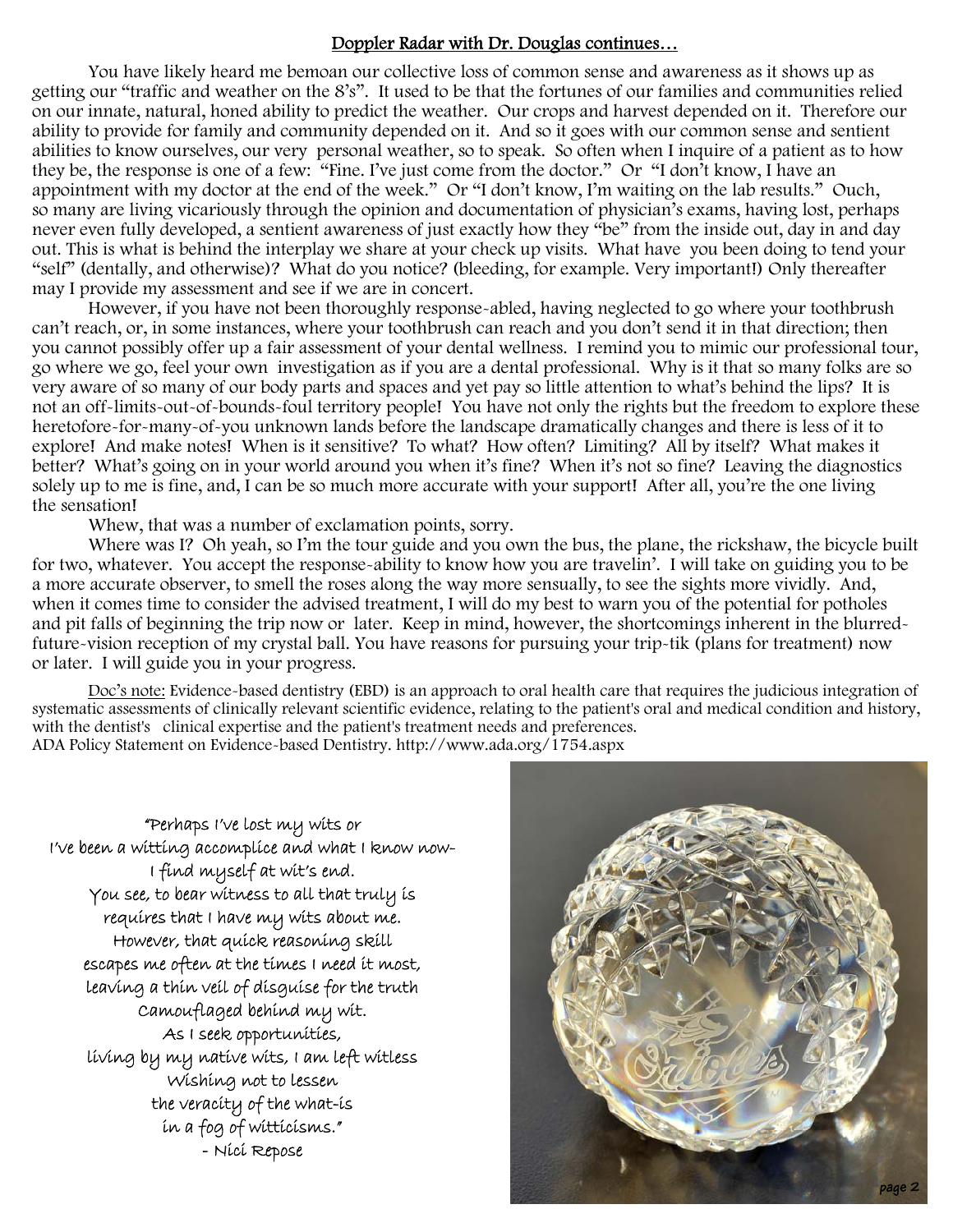

"Better a witty fool than a foolish wit." -Shakespeare

## Behind a Beautiful Smile May Lurk a Silent Disease

Jean found this article on www.perio.org.

## BEHIND A BEAUTIFUL SMILE MAY LURK A SILENT DISEASE

Whether it's the smoldering smirk of Ian Somerhalder or the infectious grin of Sophia Vergara, when most people think about a healthy smile, they picture straight, white teeth. Many never stop to consider the health of the gums and bone supporting those teeth that allow for a beautiful smile.

A recent study from the Centers for Disease Control and Prevention (CDC) shows that nearly one out of every two American adults aged 30 and over has gum disease, also known as periodontal disease. Periodontal disease is a chronic inflammatory disease that affects the gum tissue and bone supporting the teeth. The early stages of periodontal disease are often asymptomatic; many adults may have the disease and not know it.

"Periodontal disease is insidious," warns Nancy L. Newhouse, DDS, MS, President of the American Academy of Periodontology (AAP) and a practicing periodontist in Independence, Missouri. "Many people don't even know they have a problem until it turns into a severe case. Just because your teeth and gums don't hurt, doesn't mean your mouth is healthy."

Over time, inflammation as a result of periodontal disease causes the gums and bones surrounding the teeth to recede. "When you lose teeth or the structures holding your teeth in place, the overall look of your face, mouth and smile will be impacted," says Dr. Newhouse."

What's more, periodontal disease can affect more than just your smile. Research has indicated that periodontal disease is associated with other chronic inflammatory diseases, such as diabetes and cardiovascular disease. Symptoms of periodontal disease include:

- Bleeding gums during brushing
- Red, swollen or tender gums
- Gums that have pulled away from the teeth
- Persistent bad breath
- Pus between the teeth and gums
- Loose or separating teeth
- A change in the way your teeth fit together when you bite

Dr. Newhouse recommends routine brushing and flossing as well as receiving a comprehensive periodontal evaluation, or CPE, every year. A CPE gauges your periodontal health, diagnoses existing disease, assesses risk for disease, and determines any treatment, if needed. The CPE can be performed at your regular check-up by a member of the dental team, including a general dentist, dental hygienist or periodontist.

"By maintaining your periodontal health, you are not only helping to support your overall health, but also ensuring that your smile lasts a lifetime," says Dr. Newhouse.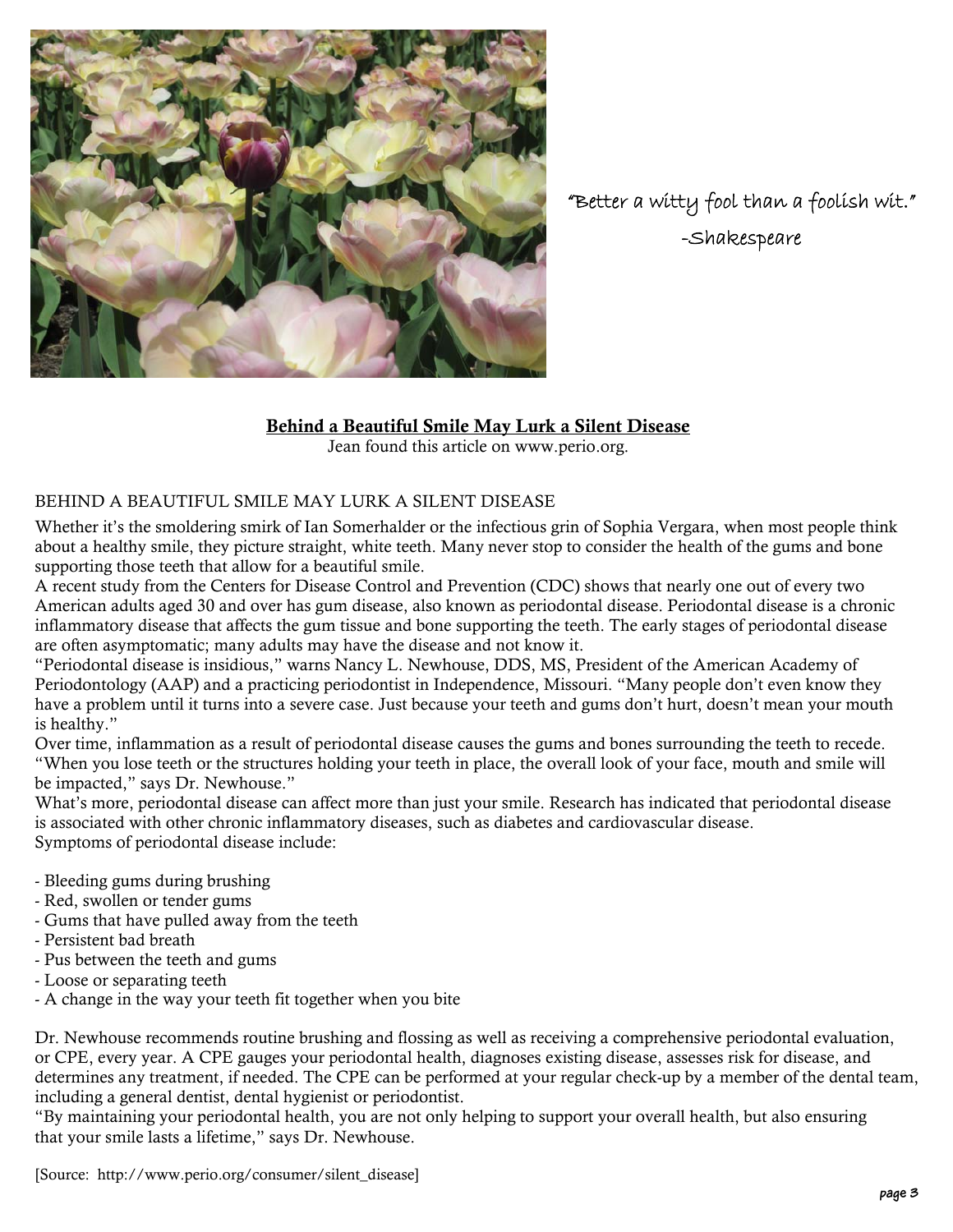#### **Dr. Douglas' Once Upon a Time and Happily Ever After…**

It used to be, some time ago, that babies were born. (Oh yeah, I reckon they still are!) Anyhow, babies were born and soon thereafter, as still apparently happens today, the time presented when a baby sprouted teeth. This was often discovered painfully for someone (Baby or Mama) and celebrated around the kingdom (once the pain passed) as a joyous rite of passage. Eventually, as more teeth sprouted, more distance evolved between Baby and Mama, naturally (for safety's sake, perhaps). And so, as the story continued to unfold, even more distance widened in the relationship between Baby and Mama, keenly noticed when the first set of teeth gave way to the second set of teeth (this distance became known as adolescence) and the gap between this special duo only began to close as the last teeth erupted (and, in this day, are often removed) completing the circle when wisdom (extractions before college while still on Mom's insurance) reunites the ties that bind…

 It is important to be mindful of our role as parents for the early establishment of wellness practices when it comes to our children's teeth. You will often hear me advise you, as parent, grandparent or caretaker to initiate dental wellness practices from the get-go, and sustain this positive, pleasant awareness of exploration, sensation, and sustenance throughout the early months and into the early years. We are all born as oral investigators. Our world is known by our first tastes, our first nourishments. Our first requests are received and met orally. I remind you that the establishment of oral investigation, examination and manipulation early on cannot be emphasized enough. If you wait until approximately 18 months, your child will not recognize your new exploration, will story it as a foreign incursion that has not been part of the normal routine, and will likely begin a rejection and aversion that can last well into adulthood (thanks a lot for the sumo wrestling tongues and catapulting lip muscles that kick me out of the 'hood at the most inopportune times!).

 So, how to begin? At the first sign of the eruption of the first tooth, or the first birthday – whichever occurs first - schedule an appointment with us. We will examine your baby's mouth. We will cover all of the basics with you about hygiene practices, dietary reminders, thumbsucking, Fluoride treatments and things to look out for along the way.

 Already a bit beyond that stage? Please remember a few **VERY IMPORTANT TIPS:** no bottles at bedtime/in bed; your baby should be drinking fluoridated water (by 6months, fluoride is so very important for healthy teeth, and fluoridated water can be just the right source); your baby's gums need to be cleaned even where there aren't yet teeth; new teeth require thorough, timely brushing.



"Everywhere in between Are most places I've seen Standing at the start or end Is no place I've been." - Nici Repose